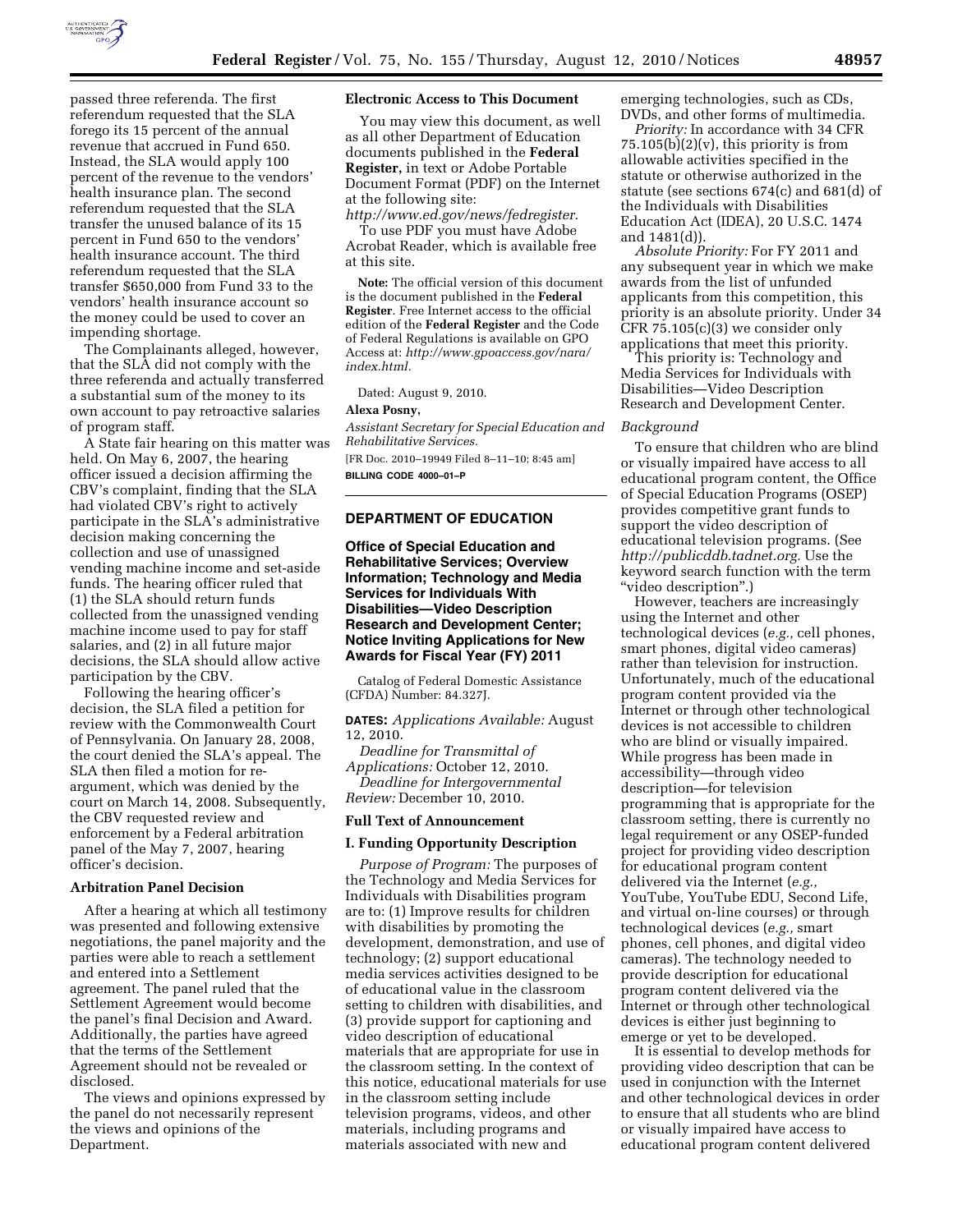through those methods. In addition, it is important to explore emerging alternatives to video description that could improve the accessibility of educational program content (*e.g.,*  creating description by having sighted viewers verbally describe video content).

#### *Priority*

The purpose of this priority is to fund a cooperative agreement to support the establishment and operation of the Video Description Research and Development Center (Center). The purpose of the Center is to advance the research and development of video description, as well as alternative approaches to video description, to improve the accessibility of educational program content delivered via the Internet or through other technological devices (other than television) for students who are blind or visually impaired.

To be considered for funding under this absolute priority, applicants must meet the application requirements contained in this priority. Any project funded under this absolute priority also must meet the programmatic and administrative requirements specified in the priority.

*Application Requirements.* An applicant must include in its application the following:

(a) A detailed plan for implementing the activities described in the *Project Activities* and *Leadership and Coordination Activities* sections of this priority.

(b) A budget for attendance at the following:

(1) A one and one half-day kick-off meeting to be held in Washington, DC, within four weeks after receipt of the award, and an annual planning meeting held in Washington, DC, with the OSEP Project Officer during each subsequent year of the project period.

(2) A three-day Project Directors' Conference in Washington, DC, during each year of the project period; and

(3) A two-day technology Project Director's meeting in Washington, DC, during each year of the project period.

*Project Activities.* To meet the requirements of this priority, the Center, at a minimum, must conduct the following activities:

(a) Complete a systematic review and synthesis of existing research on technology that provides accessibility to educational program content that is delivered via the Internet or through other technological devices for children who are blind or visually impaired.

(b) Develop methods for providing video description that can be used in conjunction with the Internet and other technological devices in order to ensure that students who are blind or visually impaired have access to educational program content delivered through these methods.

(c) Conduct research on emerging alternatives to video description that could improve the accessibility of educational program content (*e.g.,*  creating description by having sighted viewers verbally describe video content).

(d) Collaborate with researchers and technology experts to enhance or develop new open source technologies that make educational program content—appropriate for use in the classroom and delivered via the Internet or through other technological devices (*e.g.,* smart phones, cell phones, and digital video cameras)—accessible through video description.

(e) Systematically field-test and evaluate the efficacy of the technologies developed under paragraph (d) of this priority.

(f) Ensure that all technology developed under paragraph (d) will be available as open source materials (*i.e.,*  the source codes for the developed technology are freely available to the public).

(g) Develop and implement—upon review and approval from OSEP—a strategy for disseminating research and development findings, in open source format, to key stakeholders including educators, technology developers, vendors, researchers, and federallyfunded technical assistance and dissemination projects (*e.g.,* the National Center on Technology and Innovation and the Family Center on Technology and Disability).

#### *Leadership and Coordination Activities*

(a) Establish and maintain an advisory committee to review the activities and outcomes of the project and to provide programmatic support and advice throughout the project period. The committee membership must include technology experts, technical assistance providers, representatives of entities providing video description, educators, individuals with disabilities, parents of children with disabilities, and individuals from communities representing rural, low-income, urban, and English language learner populations. The names of proposed members of the advisory committee must be submitted to OSEP for approval within four weeks after receipt of the award.

(b) Conduct a summative evaluation of the Center in collaboration with the Center to Improve Project Performance

(CIPP) as described in the following paragraphs. This summative evaluation must examine the outcomes or impact of the Center's activities in order to assess the effectiveness of those activities, specifically the degree to which the Center's activities contribute to changed practice and improved implementation of technologies that provide educational program content delivered via the Internet and through other technological devices accessible to children who are blind or visually impaired.

**Note:** The major tasks of CIPP are to guide, coordinate, and oversee the summative evaluations conducted by selected Technical Assistance, Personnel Development, Parent Training and Information Center, and Technology projects that individually receive \$500,000 or more funding from OSEP annually. The efforts of CIPP are expected to enhance individual project evaluations by providing expert and unbiased assistance in designing evaluations, conducting analyses, and interpreting data.

To fulfill the requirements of the summative evaluation to be conducted under the guidance of CIPP, the Center must—

(1) Hire or designate, with the approval of the OSEP Project Officer, a project liaison staff person with sufficient dedicated time and knowledge of the Center to work with CIPP on the following tasks—

(i) Planning for the Center's summative evaluation (*e.g.,* selecting evaluation questions, developing a timeline for the evaluation, and locating sources of relevant data);

(ii) Developing the summative evaluation design and instrumentation (*e.g.,* determining quantitative or qualitative data collection strategies, selecting respondent samples, and pilot testing instruments);

(iii) Coordinating the evaluation timeline with the implementation of the Center's activities;

(iv) Collecting summative data; and (v) Writing reports of summative evaluation findings;

(2) Cooperate with CIPP staff in order to accomplish the tasks described in paragraph (1) of this section; and

(3) Dedicate \$55,000.00 per year of the annual budget request for this project to cover the costs of carrying out the tasks described in paragraphs (1) and (2) of this section and of implementing the Center's formative evaluation.

(c) Maintain ongoing communication with the OSEP Project Officer through regular teleconferences and e-mail communication.

*Waiver of Proposed Rulemaking:*  Under the Administrative Procedure Act (APA) (5 U.S.C. 553) the Department generally offers interested parties the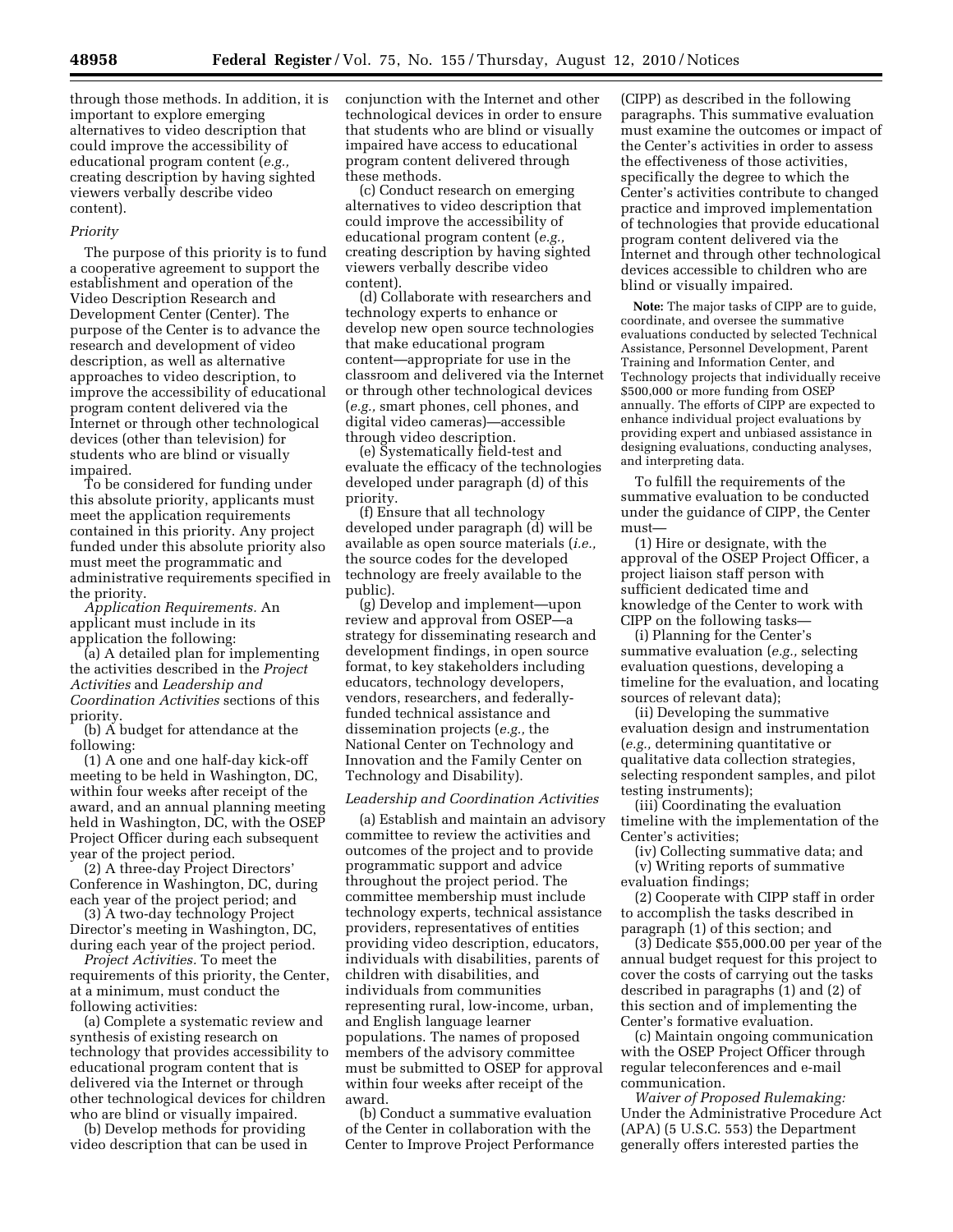opportunity to comment on proposed priorities and requirements. Section 681(d) of IDEA, however, makes the public comment requirements of the APA inapplicable to the priority in this notice.

*Program Authority:* 20 U.S.C. 1474 and 1481(d).

*Applicable Regulations:* The Education Department General Administrative Regulations (EDGAR) in 34 CFR parts 74, 75, 77, 79, 80, 81, 82, 84, 85, 86, 97, 98, and 99.

**Note:** The regulations in 34 CFR part 79 apply to all applicants except federally recognized Indian tribes.

**Note:** The regulations in 34 CFR part 86 apply to institutions of higher education (IHEs) only.

#### **II. Award Information**

*Type of Award:* Discretionary grants. *Estimated Available Funds:* The Administration has requested \$41,223,000 for the Technology and Media Services for Individuals with Disabilities program for FY 2011, of which we intend to use an estimated \$1,000,000 for the competition announced in this notice. The actual level of funding, if any, depends on final congressional action. However, we are inviting applications to allow enough time to complete the grant process if Congress appropriates funds for this program.

Contingent upon the availability of funds and the quality of applications, we may make additional awards in FY 2012 from this competition.

*Maximum Award:* We will reject any application that proposes a budget exceeding \$1,000,000 for a single budget period of 12 months. The Assistant Secretary for Special Education and Rehabilitative Services may change the maximum amount through a notice published in the **Federal Register**. *Estimated Number of Awards:* 1.

**Note:** The Department is not bound by any estimates in this notice.

*Project Period:* Up to 24 months.

# **III. Eligibility Information**

1. *Eligible Applicants:* State educational agencies (SEAs); local educational agencies (LEAs); public charter schools that are LEAs under State law; IHEs; other public agencies; private nonprofit organizations; outlying areas; freely associated States; Indian tribes or tribal organizations; and forprofit organizations.

2. *Cost Sharing or Matching:* This competition does not require cost sharing or matching.

3. *Other: General Requirements*—(a) The projects funded under this

competition must make positive efforts to employ and advance in employment qualified individuals with disabilities (see section 606 of IDEA (20 U.S.C. 1405)).

(b) Applicants and grant recipients funded under this competition must involve individuals with disabilities or parents of individuals with disabilities ages birth through 26 in planning, implementing, and evaluating the projects (see section 682(a)(1)(A) of IDEA (20 U.S.C. 1482(a)(1)(A))).

## **IV. Application and Submission Information**

1. *Address to Request Application Package:* Education Publications Center (ED Pubs), U.S. Department of Education, P.O. Box 22207, Alexandria, VA 22304. Telephone, toll free: 1–877– 433–7827. FAX: (703) 605–6794. If you use a telecommunications device for the deaf (TDD), call, toll free: 1–877–576– 7734.

You can contact ED Pubs at its Web site, also: *<http://www.EDPubs.gov>* or at its e-mail address: *[edpubs@inet.ed.gov.](mailto:edpubs@inet.ed.gov)* 

If you request an application package from ED Pubs, be sure to identify this competition as follows: CFDA number 84.327J.

Individuals with disabilities can obtain a copy of the application package in an accessible format (*e.g.,* braille, large print, audiotape, or computer diskette) by contacting the person or team listed under *Accessible Format* in section VIII of this notice.

2. *Content and Form of Application Submission:* Requirements concerning the content of an application, together with the forms you must submit, are in the application package for this competition.

Page Limit: The application narrative (Part III of the application) is where you, the applicant, address the selection criteria that reviewers use to evaluate your application. You must limit Part III to the equivalent of no more than 50 pages, using the following standards:

• A "page" is  $8.5'' \times 11''$ , on one side only, with 1″ margins at the top, bottom, and both sides.

• Double space (no more than three lines per vertical inch) all text in the application narrative, including titles, headings, footnotes, quotations, references, and captions, as well as all text in charts, tables, figures, and graphs.

• Use a font that is either 12 point or larger or no smaller than 10 pitch (characters per inch).

The page limit does not apply to Part I, the cover sheet; Part II, the budget section, including the narrative budget justification; Part IV, the assurances and

certifications; or the one-page abstract, the resumes, the bibliography, the references, or the letters of support. However, the page limit does apply to all of the application narrative section (Part III).

We will reject your application if you exceed the page limit; or if you apply other standards and exceed the equivalent of the page limit.

3. *Submission Dates and Times: Applications Available:* August 12,

2010.

*Deadline for Transmittal of Applications:* October 12, 2010. Applications for grants under this competition may be submitted electronically using the Electronic Grant Application System (e-Application)

accessible through the Department's e-Grants site, or in paper format by mail or hand delivery. For information (including dates and times) about how to submit your application electronically, or in paper format by mail or hand delivery, please refer to section IV. 7. *Other Submission Requirements* of this notice.

We do not consider an application that does not comply with the deadline requirements.

Individuals with disabilities who need an accommodation or auxiliary aid in connection with the application process should contact the person listed under *For Further Information Contact*  in section VII of this notice. If the Department provides an accommodation or auxiliary aid to an individual with a disability in connection with the application process, the individual's application remains subject to all other requirements and limitations in this notice.

*Deadline for Intergovernmental Review:* December 10, 2010.

4. *Intergovernmental Review:* This program is subject to Executive Order 12372 and the regulations in 34 CFR part 79. Information about Intergovernmental Review of Federal Programs under Executive Order 12372 is in the application package for this competition.

5. *Funding Restrictions:* We reference regulations outlining funding restrictions in the *Applicable Regulations* section of this notice.

6. *Data Universal Numbering System Number, Taxpayer Identification Number, and Central Contractor Registry:* To do business with the Department of Education, (1) you must have a Data Universal Numbering System (DUNS) number and a Taxpayer Identification Number (TIN); (2) you must register both of those numbers with the Central Contractor Registry (CCR), the Government's primary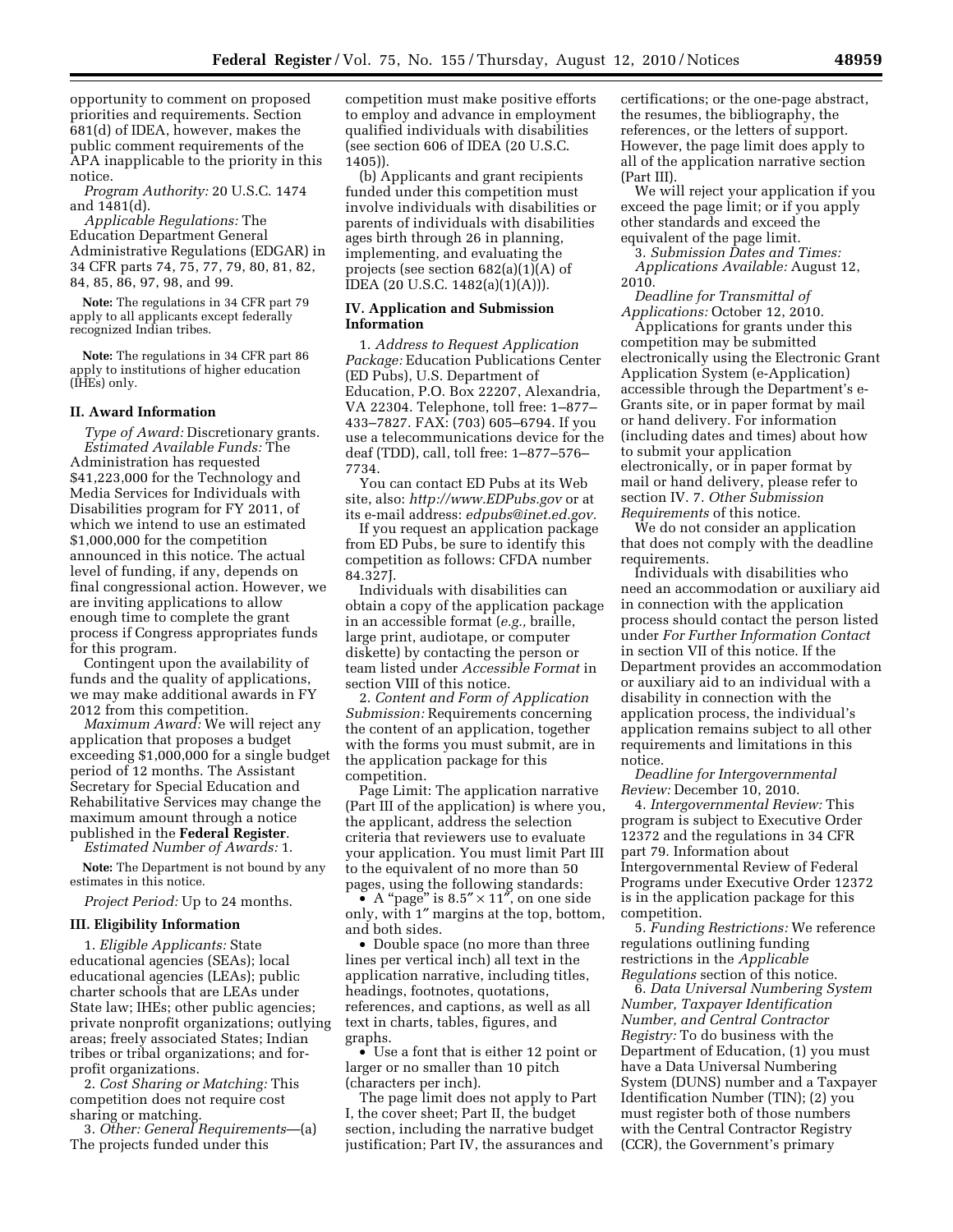registrant database; and (3) you must provide those same numbers on your application.

You can obtain a DUNS number from Dun and Bradstreet. A DUNS number can be created within one business day.

If you are a corporate entity, agency, institution, or organization, you can obtain a TIN from the Internal Revenue Service. If you are an individual, you can obtain a TIN from the Internal Revenue Service or the Social Security Administration. If you need a new TIN, please allow 2–5 weeks for your TIN to become active.

The CCR registration process may take five or more business days to complete. If you are currently registered with the CCR, you may not need to make any changes. However, please make certain that the TIN associated with your DUNS number is correct. Also note that you will need to update your CCR registration on an annual basis. This may take three or more business days to complete.

7. *Other Submission Requirements:*  Applications for grants under this competition may be submitted electronically or in paper format by mail or hand delivery.

a. *Electronic Submission of Applications.* 

If you choose to submit your application to us electronically, you must use e-Application, accessible through the Department's e-Grants Web site at: *[http://e-grants.ed.gov.](http://e-grants.ed.gov)* 

While completing your electronic application, you will be entering data online that will be saved into a database. You may not e-mail an electronic copy of a grant application to us.

Please note the following:

• Your participation in e-Application is voluntary.

• You must complete the electronic submission of your grant application by 4:30:00 p.m., Washington, DC time, on the application deadline date. E-Application will not accept an application for this competition after 4:30:00 p.m., Washington, DC time, on the application deadline date. Therefore, we strongly recommend that you do not wait until the application deadline date to begin the application process.

• The hours of operation of the e-Grants Web site are 6:00 a.m. Monday until 7:00 p.m. Wednesday; and 6:00 a.m. Thursday until 8:00 p.m. Sunday, Washington, DC time. Please note that, because of maintenance, the system is unavailable between 8:00 p.m. on Sundays and 6:00 a.m. on Mondays, and between 7:00 p.m. on Wednesdays and 6:00 a.m. on Thursdays, Washington,

DC time. Any modifications to these hours are posted on the e-Grants Web site.

• You will not receive additional point value because you submit your application in electronic format, nor will we penalize you if you submit your application in paper format.

• You must submit all documents electronically, including all information you typically provide on the following forms: the Application for Federal Assistance (SF 424), the Department of Education Supplemental Information for SF 424, Budget Information—Non-Construction Programs (ED 524), and all necessary assurances and certifications. You must attach any narrative sections of your application as files in a .DOC (document), .RTF (rich text), or .PDF (Portable Document) format. If you upload a file type other than the three file types specified in this paragraph or submit a password protected file, we will not review that material.

• Your electronic application must comply with any page limit requirements described in this notice.

• Prior to submitting your electronic application, you may wish to print a copy of it for your records.

• After you electronically submit your application, you will receive an automatic acknowledgment that will include a PR/Award number (an identifying number unique to your application).

• Within three working days after submitting your electronic application, fax a signed copy of the SF 424 to the Application Control Center after following these steps:

(1) Print SF 424 from e-Application. (2) The applicant's Authorizing

Representative must sign this form. (3) Place the PR/Award number in the

upper right hand corner of the hardcopy signature page of the SF 424.

(4) Fax the signed SF 424 to the Application Control Center at (202) 245–6272.

• We may request that you provide us original signatures on other forms at a later date.

*Application Deadline Date Extension in Case of System Unavailability:* If you are prevented from electronically submitting your application on the application deadline date because e-Application is unavailable, we will grant you an extension of one business day to enable you to transmit your application electronically, by mail, or by hand delivery. We will grant this extension if—

(1) You are a registered user of e-Application and you have initiated an electronic application for this competition; and

(2) (a) E-Application is unavailable for 60 minutes or more between the hours of 8:30 a.m. and 3:30 p.m., Washington, DC time, on the application deadline date; or

(b) E-Application is unavailable for any period of time between 3:30 p.m. and 4:30:00 p.m., Washington, DC time, on the application deadline date.

We must acknowledge and confirm these periods of unavailability before granting you an extension. To request this extension or to confirm our acknowledgment of any system unavailability, you may contact either (1) the person listed elsewhere in this notice under *For Further Information Contact* (see VII. Agency Contact) or  $(2)$ the e-Grants help desk at 1–888–336– 8930. If e-Application is unavailable due to technical problems with the system and, therefore, the application deadline is extended, an e-mail will be sent to all registered users who have initiated an e-Application.

Extensions referred to in this section apply only to the unavailability of e-Application. If e-Application is available, and, for any reason, you are unable to submit your application electronically or you do not receive an automatic acknowledgment of your submission, you may submit your application in paper format by mail or hand delivery in accordance with the instructions in this notice.

b. *Submission of Paper Applications by Mail.* 

If you submit your application in paper format by mail (through the U.S. Postal Service or a commercial carrier), you must mail the original and two copies of your application, on or before the application deadline date, to the Department at the following address: U.S. Department of Education, Application Control Center, Attention: (CFDA Number 84.327J) LBJ Basement Level 1, 400 Maryland Avenue, SW., Washington, DC 20202–4260.

You must show proof of mailing consisting of one of the following:

(1) A legibly dated U.S. Postal Service postmark.

(2) A legible mail receipt with the date of mailing stamped by the U.S. Postal Service.

(3) A dated shipping label, invoice, or receipt from a commercial carrier.

(4) Any other proof of mailing acceptable to the Secretary of the U.S. Department of Education.

If you mail your application through the U.S. Postal Service, we do not accept either of the following as proof of mailing:

(1) A private metered postmark. (2) A mail receipt that is not dated by

the U.S. Postal Service.